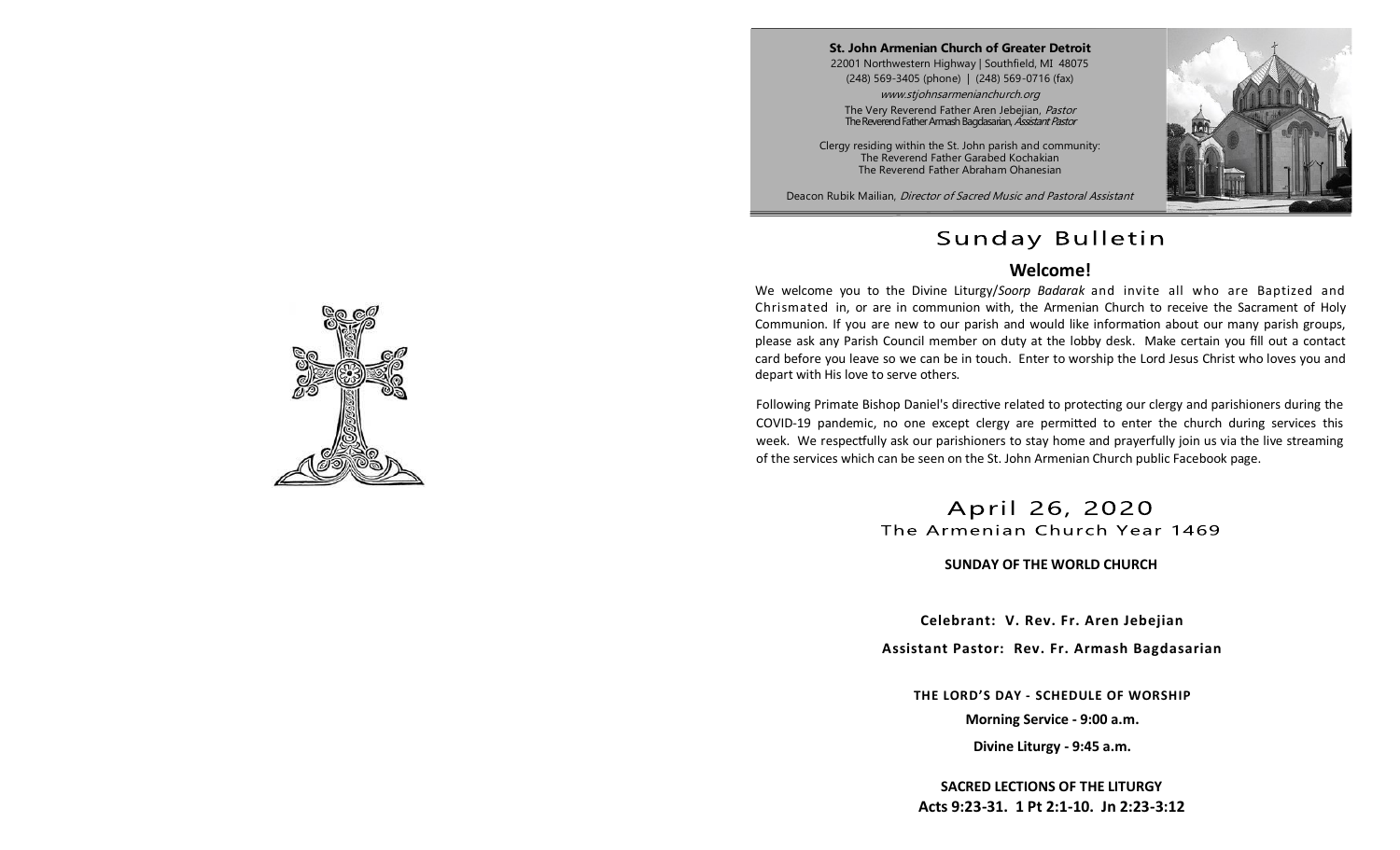#### **Today's Gospel Jn 2:23-3:12**

Now he was in Jerusalem at the Passover feast, many believed in his name when they saw the signs which he did; but Jesus did not trust himself to them, because he knew all men and needed no one to bear witness of man; for he himself knew what was in man. Now there was a man of the Pharisees, named Nicodemus, a ruler of the Jews. This man came to Jesus by night and said to him, "Rabbi, we know that you are a teacher come from God; for no one can do these signs that you do, unless God is with him." Jesus answered him, "Truly, truly, I say to you, unless one is born anew, he cannot see the kingdom of God. " Nicodemus said to him, "How can a man be born when he is old? Can he enter a second time into his mother's womb and be born?" Jesus answered, "Truly, truly, I say to you, unless one is born of water and the Spirit, he cannot enter the kingdom of God. That which is born of the flesh is flesh, and that which is born of the Spirit is spirit. Do not marvel that I said to you, `You must be born anew.' The wind blows where it wills, and you hear the sound of it, but you do not know where it comes from or where it goes; so it is with every one who is born of the Spirit." Nicodemus said to him, "How can this be?" Jesus answered him, "Are you a teacher of Israel, and yet you do not understand this? Truly, truly, I say to you, we speak of what we know, and bear witness to what we have seen; but you do not receive our

testimony. If I have told you earthly things and you do not believe, how can you believe if I tell you heavenly things?"

## **G e n e r a l I n f o r m a t i o n**

**Parish Office Hours: Monday-Friday, 9:00 am—5:00 pm After hours in an emergency, please contact: Pastor's Mobile: (773) 457-4122 e-mail: FrAren@sjachurch.org Fr. Armash's email: FrArmash@sjachurch.org Parish Administrator's Mobile: (586) 817-2974**

**Visits to the Hospitalized and Homebound** Please phone the Church Office when you or someone you love is admitted to the hospital and would like a visit from the Pastor. If you have an upcoming surgery, please consider requesting your name to be included in the "Prayers for the Sick and Hospitalized" list. Those who are homebound and would like to receive Holy Communion at home should phone the Church Office.

**Home Blessing** If you would like the Pastor to visit your home and offer a home blessing, please contact the Church Office.

**Baptism** Parents may prepare for the baptism of their child before he or she is born. For more information, phone the Church Secretary. We encourage parents to baptize their children between 40 days and 3 months.

**Marriage** Please make sure to confirm your wedding date with the Pastor before booking your reception hall. Phone the Church Secretary at least nine months in advance of your proposed wedding date.

**Parish Membership** If you are interested in becoming a member of the St. John parish, please speak to a Parish Council member on Sunday, or phone the Church Office.

**Sunday Bulletin** Announcements for the Sunday Bulletin are due in the Church Office by 5:00 pm on Wednesday preceding the date of service.

**Requiem Requests** may be submitted to the Church Office by mail, phone or email to Tamara@sjachurch.org no later than 5:00 pm Wednesday preceding the Sunday. Request forms are available in the Church Lobby. Requiem may be offered every Sunday of the year except for the five Tabernacle Feast Days.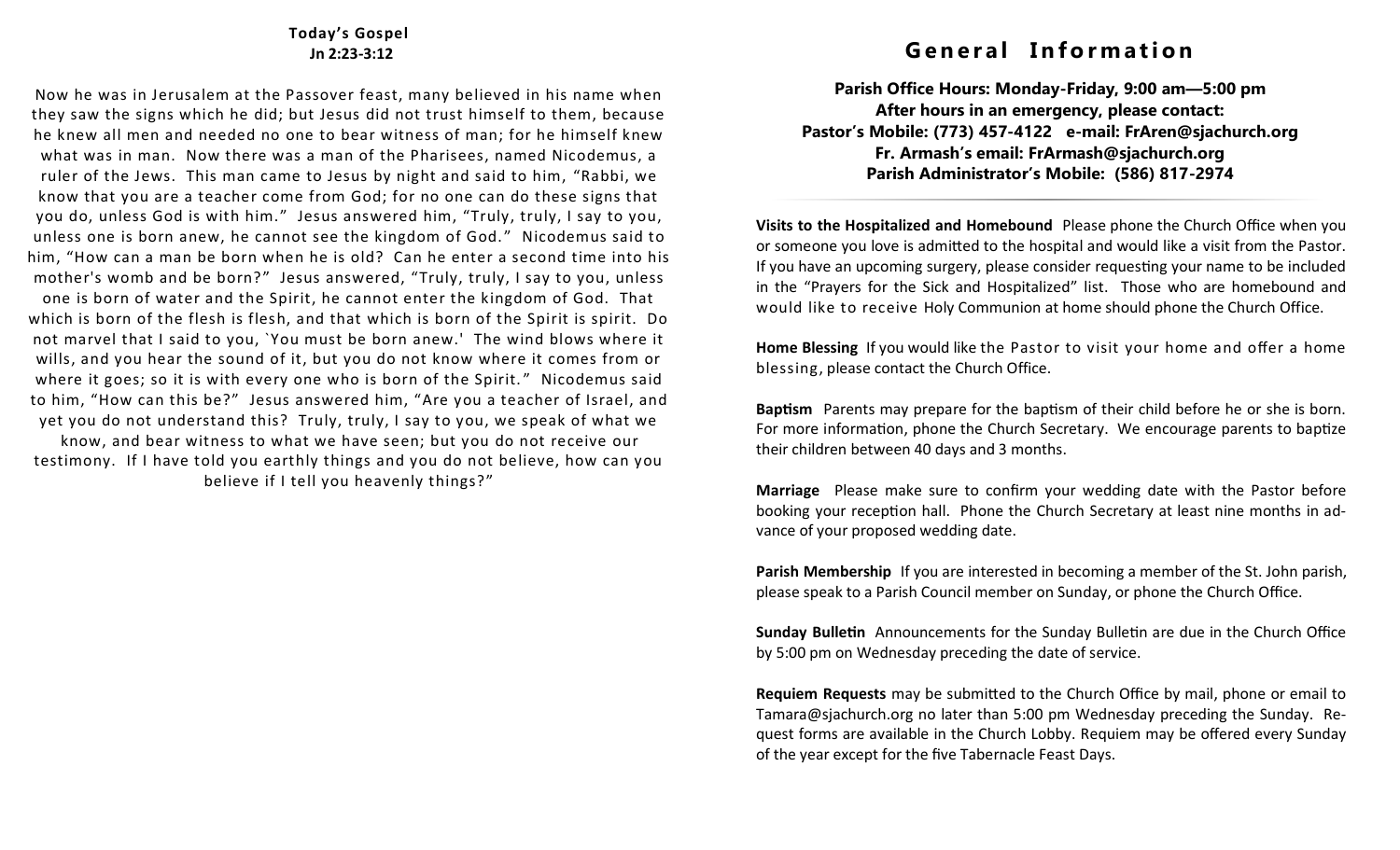# WOMEN'S GUILD MOTHER'S DAY BAKE SALE THURSDAY, MAY 7th



## **FOR SALE:**

(FROM WG PALM SUNDAY BAKE DAY INVENTORY)

- CHEOREG LOAVES \$10
- SMALL CHEOREG \$12 (10/BAG)
- $$12(12/BAG)$ • KHALKHA
- $\bullet$  KATAH
- SMALL KATAH
- $$17(4/BAG)$

 $$17$ 

# **MUST PRE-ORDER:**

CALL MARILYN DADIAN (248) 882-0935 OR **EMAIL DADIAN@COMCAST.NET** 

# **PICK-UP ONLY:**

## MAY 7, 2020

ST JOHN'S SERVICE KITCHEN DOOR BETWEEN 3PM-5PM DO NOT LEAVE YOUR VEHICLE! WE WILL BRING TO CAR.

## PAYMENT:

(YOU WILL RECEIVE AN ORDER TOTAL \$)(NO CASH PLEASE)

CHECK (PAYABLE TO ST JOHN'S WOMENS GUILD)  $OR$ **CREDIT CARD (CHARGE TO BE DONE IN ADVANCE)** 

GOODS FROM PRIOR CHURCH BAKE DAYS CUANTITIES ARE LIMITED WHILE SUPPLIES LAST ST JOHNS ARMENIAN CHURCH 22001 NORTHWESTERN HWY SOUTHFIELD, MI 48075 (248)569-3405

## **Prayers for the Sick and Hospitalized**

- 
- **Emma Betrosian Araxey Barsamian Charles Sansone Elina Cobb George Douroujalian Doris Carter John Brycz Darlene Lane Elizabeth Shehigian Margaret Chubukchian Stepan Telebzda Anna-Maria Grigorian Vartkes Chubukchian John Avedisian Susie Janigian** Susie Janigian **Rose Baise Dr. Badrik Jooharigian**
- 

#### **Seerov Jash**

In this time of difficulty and uncertainty, our loving and Christian spirt is called upon to pull together to help others, primarily the elderly, the sick, single parents, recent immigrants and others in our parish and our community that needs support. Last week, staff and volunteers of our newly formed outreach program, *Seerov Jash --* meals made with love from the St. John's kitchen – prepared over 200 meals which were either picked up at the church or delivered to those not able to leave the home during this virus pandemic. We will continue preparing our next *Seerov Jash* meal for pickup or delivery on Tuesday, April 28th. If you would like a meal, or know someone who does, please call Lisa Mardigian at 586-808-2202 or e-mail her at sjacoutreach@gmail.com.

#### **Church Office**

In light of Michigan's Stay Home Stay Safe executive order, most of the staff in the Church Office will be working from home until May  $15^{th}$ . We will continue to check our emails and voice-mail messages, so please feel free to reach out to us when necessary. If it is an emergency, please contact the Pastor or Parish Administrator at the mobile phone number listed on the back page of the Sunday Bulletin.